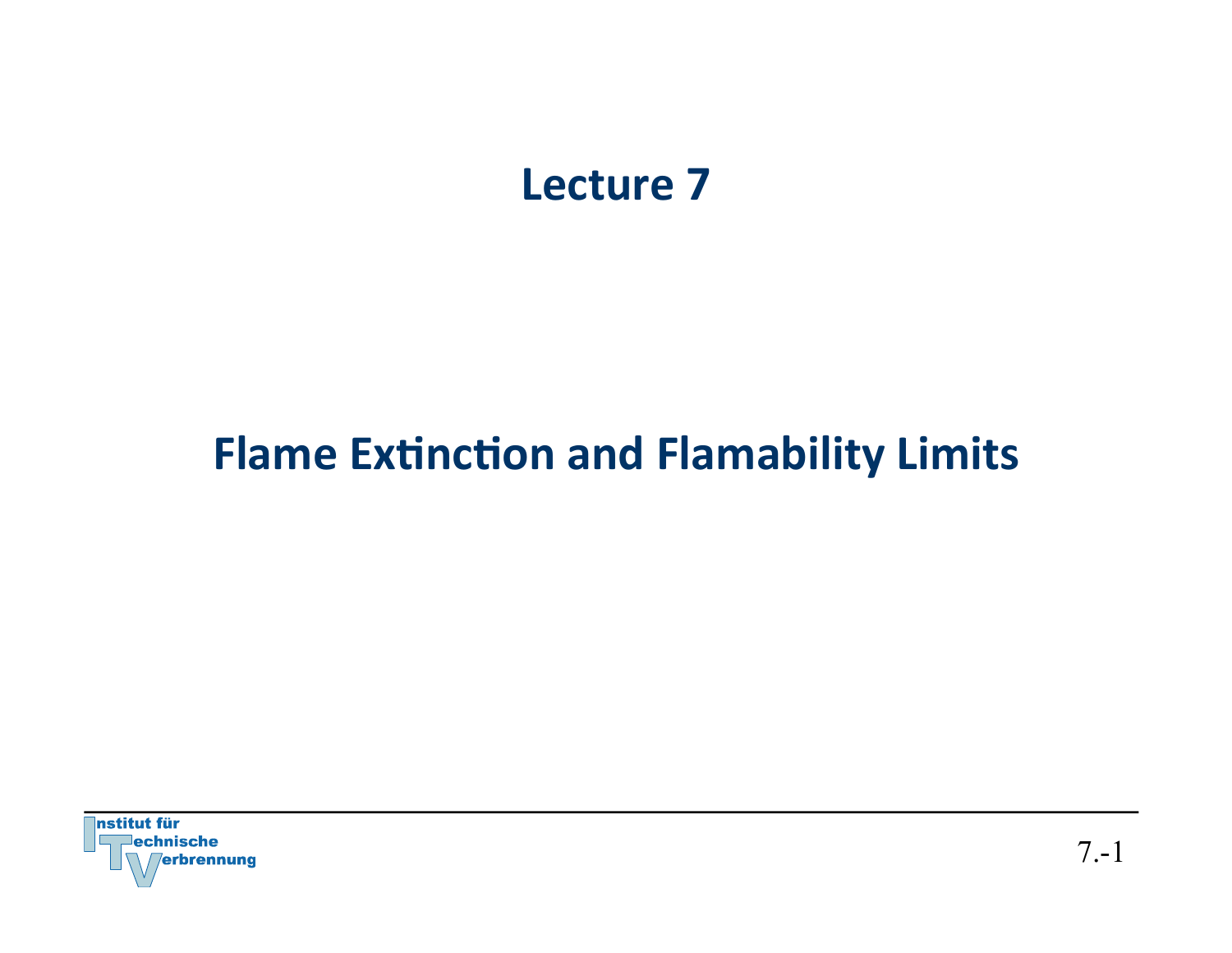- Lean and rich flammability limits are a function of temperature and pressure of the original mixture
- Flammability limits of methane and hydrogen for increasing temperatures as function of air-fuel equivalence ratio
- For lean mixtures (RHS of the diagram), flammability limits of hydrogen extend to much larger values than for methane



• This shows that hydrogen leakage may cause greater safety hazards than, for instance, hydrocarbons, which have flammability limits close to those of methane

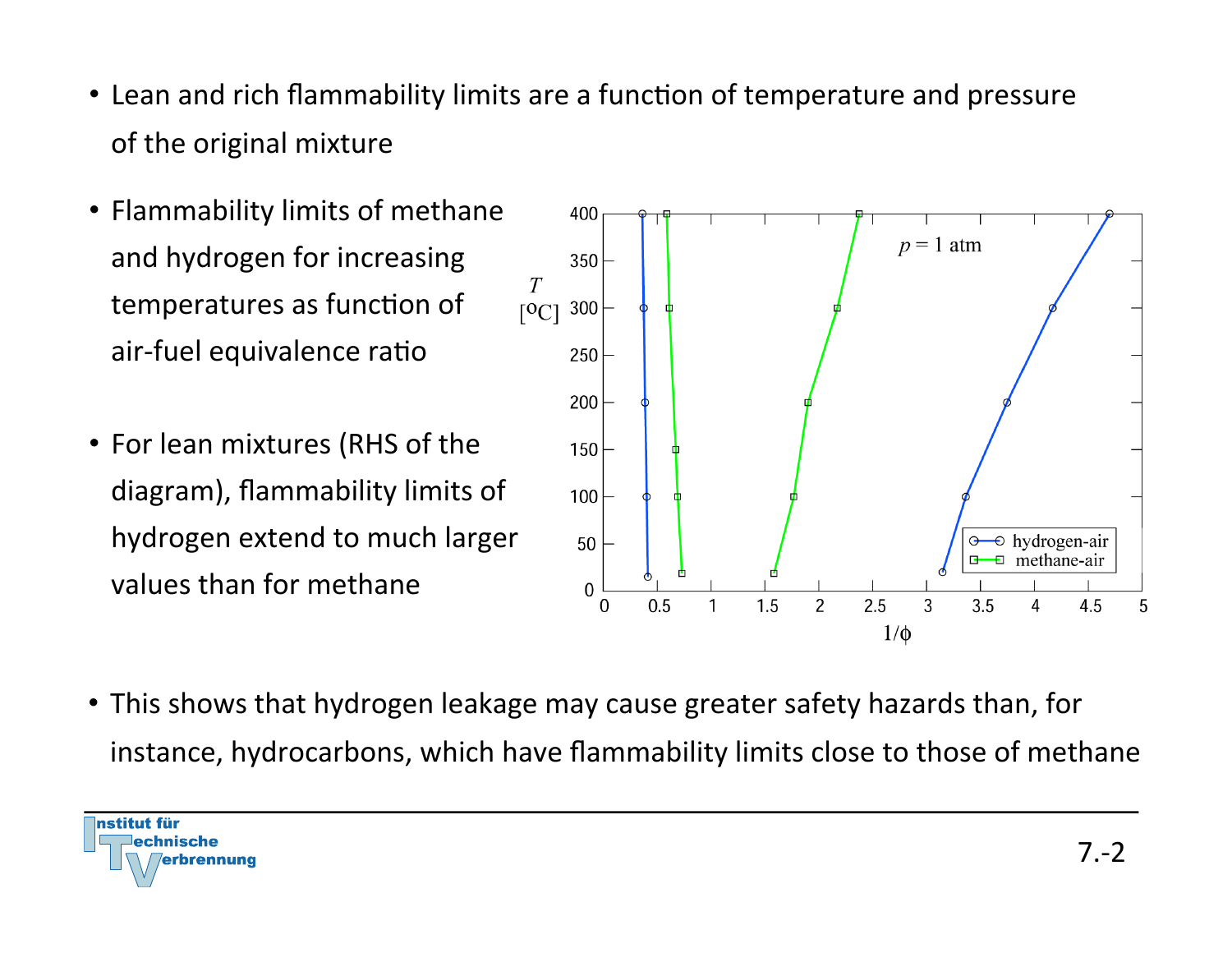## Lean Flammability Limits of Hydrocarbon Flames

- Definition: Flammability is the ability of an ignited mixture to enable flame propagation without further heat addition
- This requires that a sufficient amount of fuel is available to reach a temperature that, in view of the flame structure, should exceed the inner layer temperature  $T^0$
- Le Chatelier in 1891 was the first to point towards a criterion that relates the flammability limit to the thermodynamic properties of the fuel mixture.



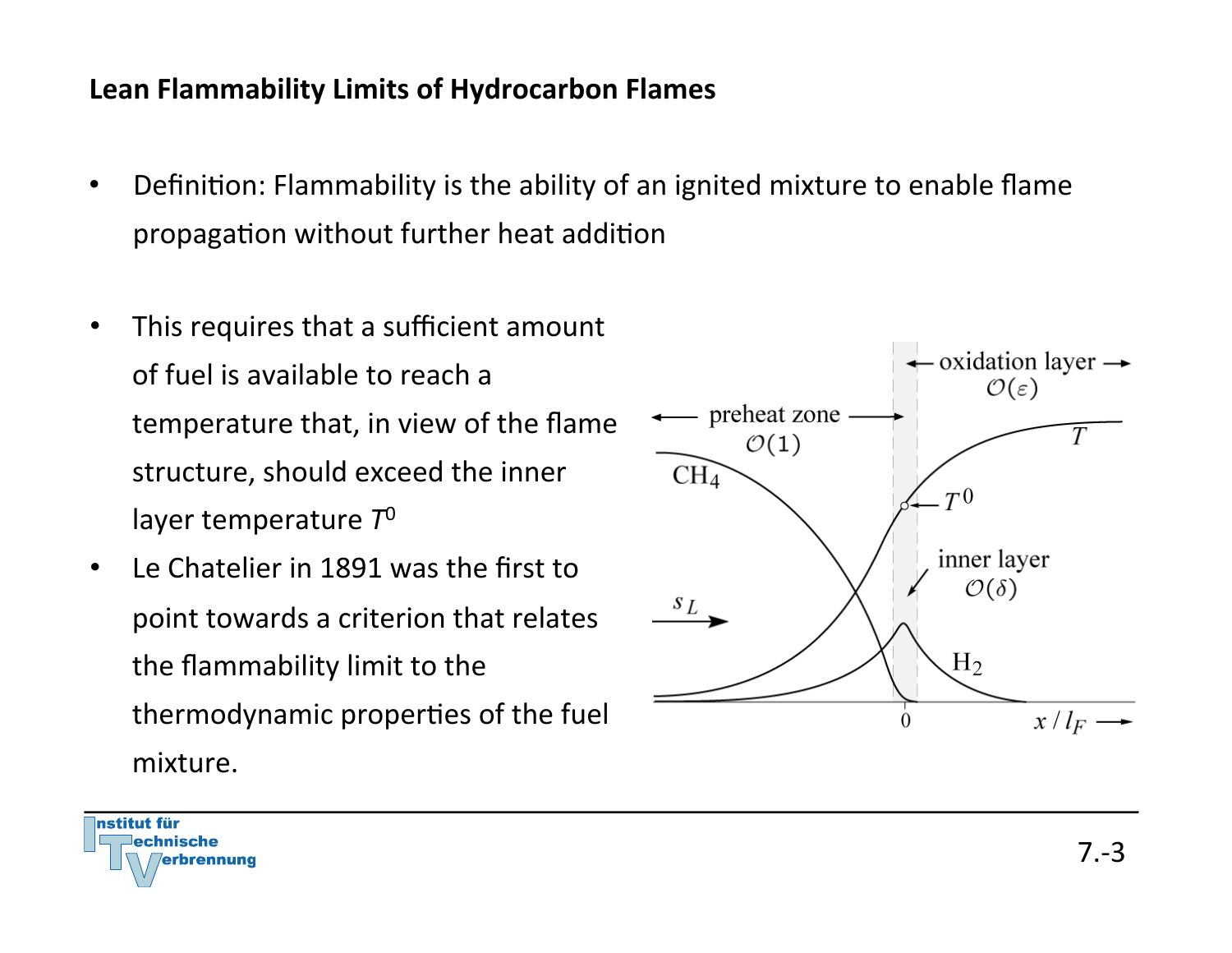• In 1898, Le Chatelier and Boudouard investigated experimental data and wrote: 

The flammability limit of most hydrocarbons corresponds to a heat of *combustion close to 12.5 kcal.* 

- This is essentially Le Chatelier's famous *mixing rule*
- It determines an adiabatic flame temperature and should also be valid for mixtures of hydrocarbons with inerts
- The equation

$$
s_L = Y_{Fu}^m A(T^0) \frac{T_u}{T^0} \left(\frac{T_b - T^0}{T_b - T_u}\right)^n
$$

shows that the burning velocity vanishes if the adiabatic flame temperature is equal to the inner layer temperature

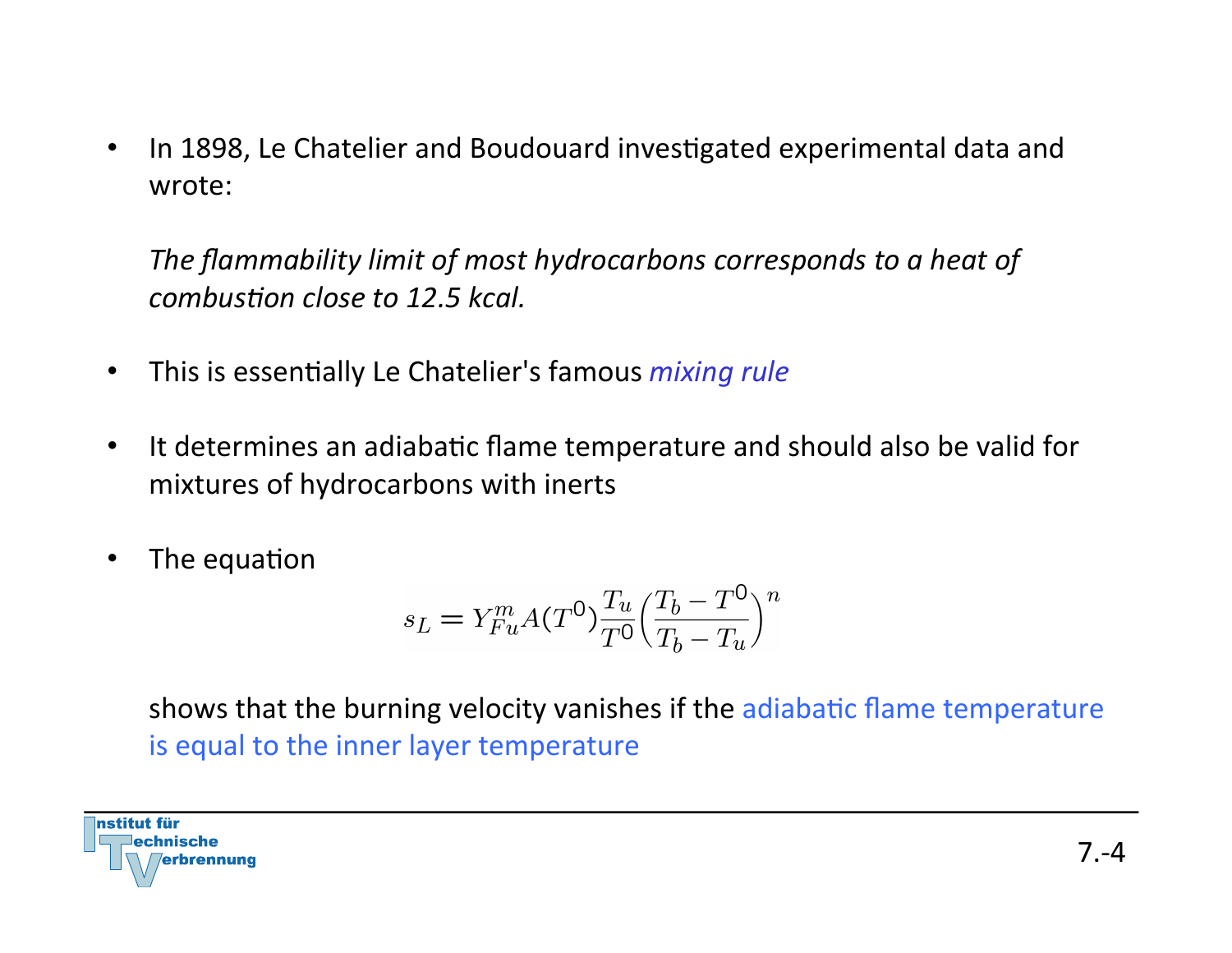• A lower theoretical bound for the lean flammability limit is therefore given by

$$
T_b = T^0
$$

- In view of this criterion, the adiabatic flame temperature identified by Le Chatelier and Boudouard corresponds to the inner layer temperature and thus describes a chemical rather than a thermodynamic property
- As the lean flammability limit is approached, the burning velocity drops sharply, but shows a finite value at the limiting point
- Egerton and Thabet and Powling report a value of 5 cm/s at atmospheric pressure using flat flame burners
- Experimental data for the lean flammability limit are always influenced by external disturbances, such as radiative heat loss or flame stretch

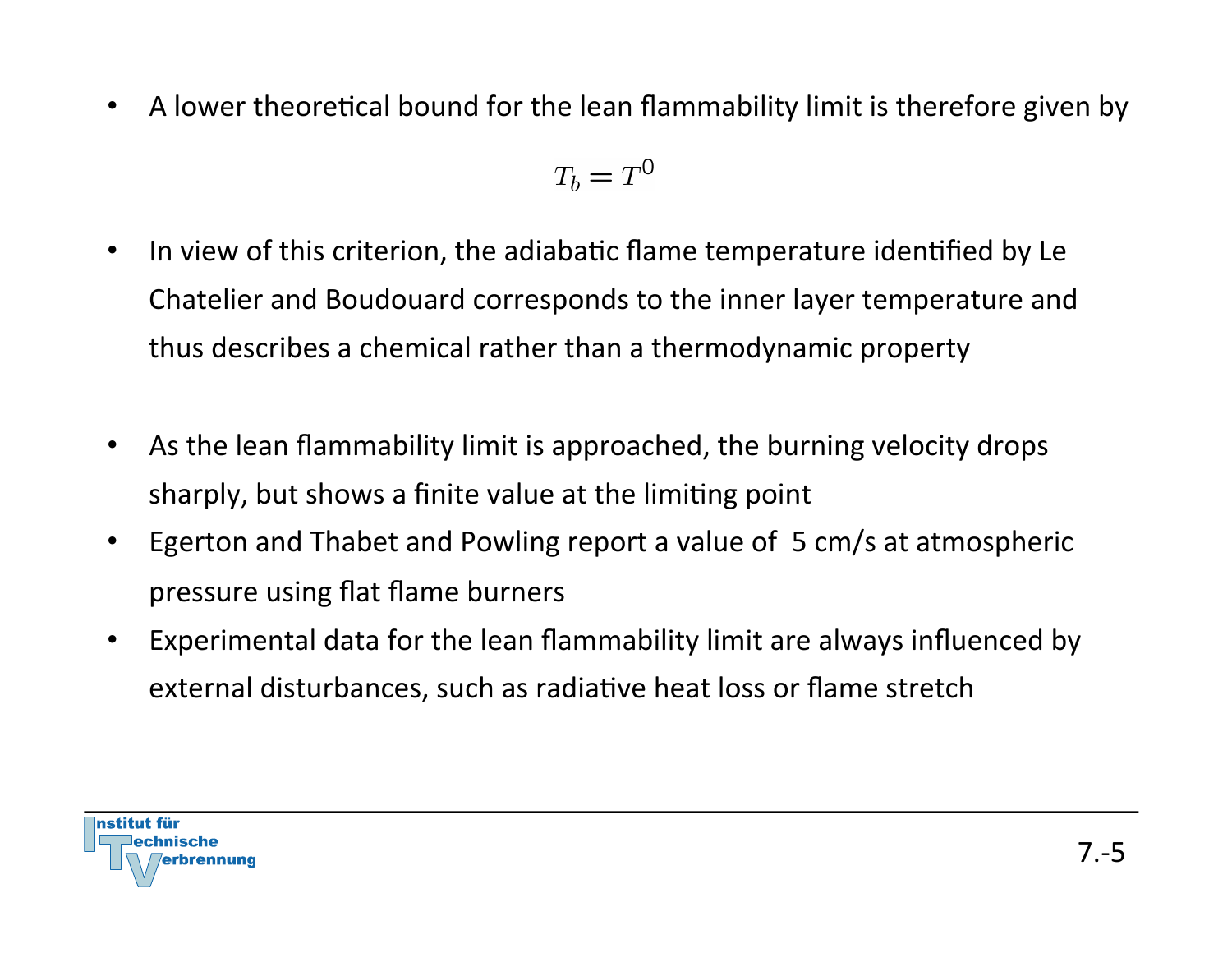- We note that flame extinction occurs at a finite value of the burning velocity
- $T_b = T^0$  may be used to calculate the limiting fuel mass fraction  $(Y_{F,u})_{L}$  as a quantity that determines the flammability limit
- At the flammability limit, it is accurate enough to assume complete combustion and to determine  $T_b$  as a function of  $Y_{F,u}$  and  $T_u$  (Lecture 2):

$$
T_b - T_u = \frac{Q_{\text{ref}} Y_{\text{F},u}}{c_p \nu_\text{F}' W_\text{F}}
$$

• Then, with  $T_h = T^0$ , one obtains

$$
(Y_{\mathsf{F},u})_{l.l.} = \frac{(T^0 - T_u)c_p\nu_{\mathsf{F}}'W_{\mathsf{F}}}{Q_{\mathsf{ref}}}
$$

$$
\left(Y_{F,u}\right)_{l,l}
$$
 decreases linearly with increasing  $T_u$